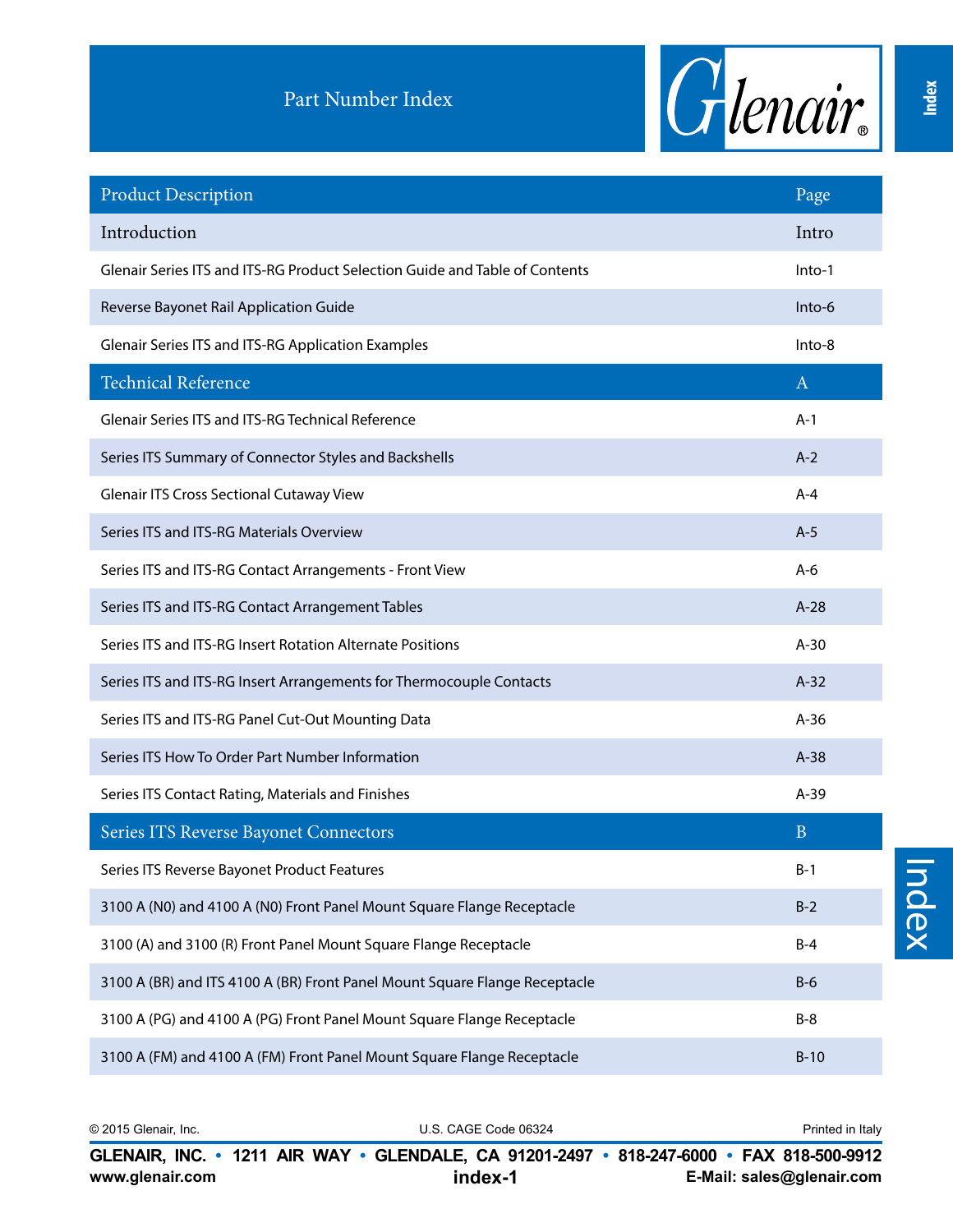Index



## Part Number Index

| <b>Product Description</b>                                                                    | Page   |
|-----------------------------------------------------------------------------------------------|--------|
| 3100 A (PHM) and 4100 A (PHM) Front Panel Mount Square Flange Assembly                        | $B-12$ |
| 3100 A (PHM-EMI67) and 4100 A (PHM-EMI67) Front Panel Mount Square Flange Receptacle          | $B-14$ |
| 3100 (F) and 4100 (F) Front Panel Mount Square Flange Receptacle                              | $B-16$ |
| 3100 A (N5), 3100 R (N5), 4100 A (N5) and 4100 R (N5) Front Panel Mount Square Flange Recep.  | $B-18$ |
| 3100 (G) and 4100 (G) Front Panel Mount Square Flange Receptacle Assembly                     | $B-20$ |
| 3100 (GR) and 4100 (GR) Front Panel Mount Square Flange Receptacle                            | $B-22$ |
| 3100 (RS) and 4100 (RS) Front Panel Mount Square Flange Receptacle                            | $B-24$ |
| 3100 (SP) and 4100 (SP) Front Panel Mount Square Flange Receptacle                            | $B-26$ |
| 3100 A (ZL) and 4100 A (ZL) Front Panel Mount Square Flange Receptacle                        | $B-28$ |
| 3101 A (N0) and 4100 A (N0) In-Line Cylindrical Receptacle with Accessory Mounting Thread     | $B-30$ |
| 3101 (A) and 4101 (R) In-Line Cylindrical Receptacle with Accessory Backshell                 | $B-32$ |
| 3101 A (BR) and 4101 A (BR) In-Line Cylindrical Receptacle                                    | $B-34$ |
| 3101 A (PG) and 4101 A (PG) In-Line Cylindrical Receptacle                                    | $B-36$ |
| 3101 A (FM) and 4101 A (FM) In-Line Cyclindrical Receptacle                                   | $B-38$ |
| 3101 A (PHM) and 4101 A (PHM) In-Line Cylindrical Receptacle                                  | $B-40$ |
| 3101 A (PHM-EMI67) and 4101 A (PHM-EMI67) In-Line Cylindrical Receptacle                      | $B-42$ |
| 3101 (F) and 4101 (F) In-Line Cylindrical Receptacle Assembly                                 | $B-44$ |
| 3101 A (N5), 3101 R (N5), 4101 A (N5) and 4101 R (N5) In-Line Cylindrical Receptacle Assembly | $B-46$ |
| 3101 (G) and 4101 (G) In-Line Cylindrical Receptacle Assembly                                 | $B-48$ |
| 3101 (GR) and 4101 (GR) In-Line Cylindrical Receptacle Assembly                               | $B-50$ |
| 3101 (RS) and 4101 (RS) In-Line Cylindrical Receptacle Assembly                               | $B-52$ |
| 3101 (SP) and 4101 (SP) In-Line Cylindrical Receptacle Assembly                               | $B-54$ |
| 3101 A (ZL) and 4101 A (ZL) In-Line Cylindrical Receptacle                                    | $B-56$ |

**www.glenair.com E-Mail: sales@glenair.com www.glenair.com E-Mail: sales@glenair.com index-2 index-3 GLENAIR, INC. • 1211 AIR WAY • GLENDALE, CA 91201-2497 • 818-247-6000 • FAX 818-500-9912 GLENAIR, INC. • 1211 AIR WAY • GLENDALE, CA 91201-2497 • 818-247-6000 • FAX 818-500-9912** © 2015 Glenair, Inc. U.S. CAGE Code 06324 Printed in Italy © 2015 Glenair, Inc. U.S. CAGE Code 06324 Printed in Italy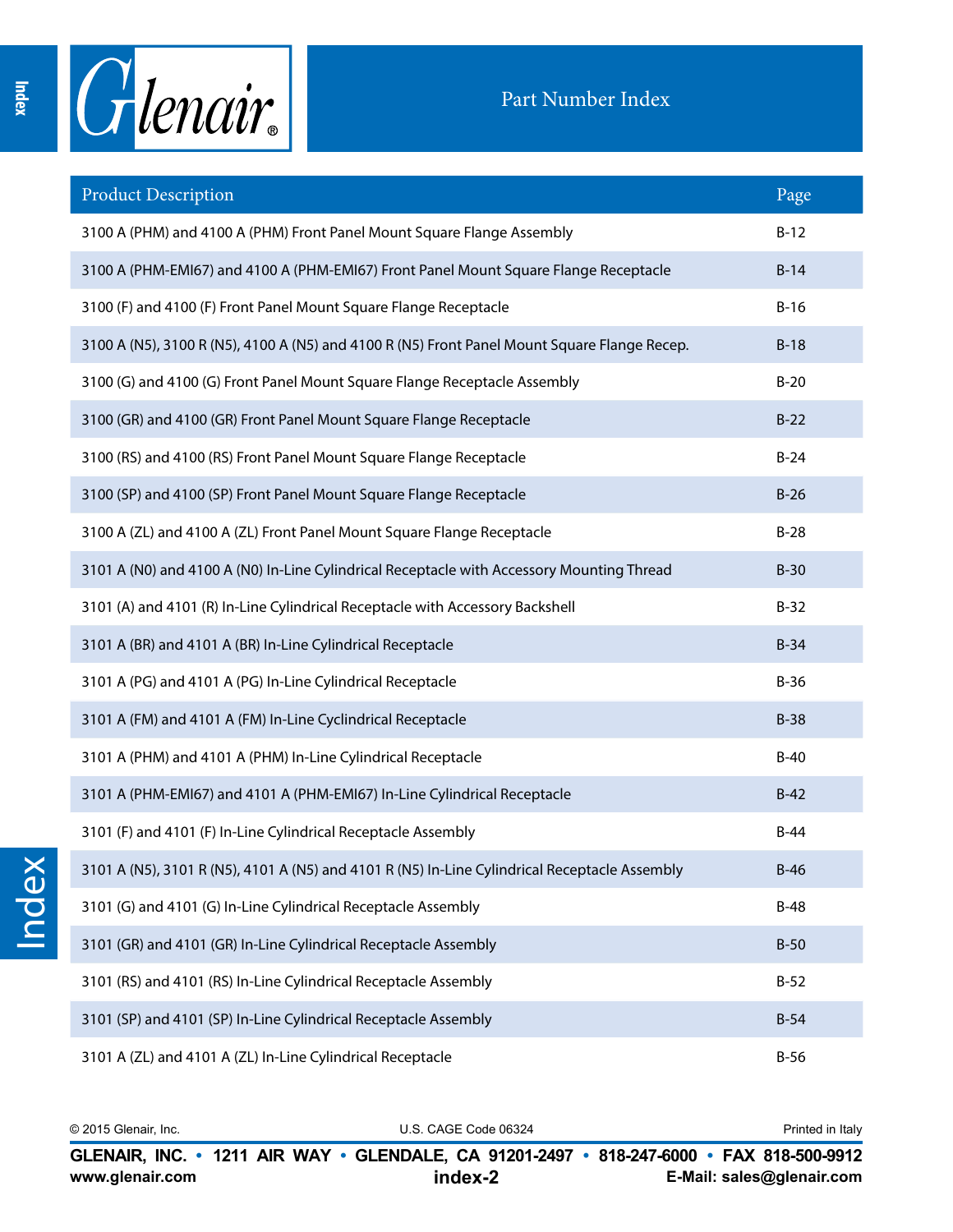

| <b>Product Description</b>                                                                      | Page        |
|-------------------------------------------------------------------------------------------------|-------------|
| 3102 (A), 3102 (R) 4102 (A) and 4102 (R) Front Panel Mount Square Flange Receptacle             | $B-58$      |
| ITS 02 PP Front Mount Through Bulkhead Square Flange Receptacle                                 | $B-60$      |
| 3102 (Y) Front Panel Mount Square Flange Receptacle with PCB Contacts                           | $B-62$      |
| 3103 (Y) Rear Panel Mount Square Flange Receptacle with PCB Contacts                            | $B-64$      |
| 3103 (A), 3103 (R), 4103 (A) and 4103 (R) Rear Panel Mount Square Flange Receptacle             | $B-66$      |
| 31030 A (N0) and 41030 A (N0) Rear Panel Mount Square Flange Receptacle                         | $B-68$      |
| 31030 (A) and 41030 (R) Rear Panel Mount Square Flange Receptacle Assembly                      | $B-70$      |
| 31030 A (BR) and 41030 A (BR) Rear Panel Mount Square Flange Receptacle Assembly                | $B-72$      |
| 31030 A (PG) and 41030 A (PG) Rear Panel Mount Square Flange Receptacle Assembly                | $B-74$      |
| 31030 A (FM) and 41030 A (FM) Rear Panel Mount Square Flange Receptacle Assembly                | $B-76$      |
| 31030 A (PHM) and 41030 A (PHM) Rear Panel Mount Square Flange Receptacle Assembly              | $B-78$      |
| 31030 A (PHM-EMI67) and 41030 A (PHM-EMI67) Rear Panel Mount Square Flange Receptacle           | $B-80$      |
| 31030 (F) and 41030 (F) Rear Panel Mount Square Flange Receptacle                               | $B-82$      |
| 31030 A (N5), 31030 R (N5), 41030 A (N5) and 41030 R (N5) Rear Panel Mount Square Flange Recep. | $B-84$      |
| 31030 (G) and 41030 (G) Rear Panel Mount Square Flange Receptacle                               | $B-86$      |
| 31030 (GR) and 41030 (GR) Rear Panel Mount Square Flange Receptacle Assembly                    | $B-88$      |
| 31030 (RS) and 41030 (RS) Rear Panel Mount Square Flange Receptacle                             | $B-90$      |
| 31030 (SP) and 41030 (SP) Rear Panel Mount Square Flange Receptacle                             | $B-92$      |
| 31030 A (ZL) and 41030 A (ZL) Rear Panel Mount Square Flange Receptacle with BAND-IT Backshell  | $B-94$      |
| 31038 (A), 31038 (R), 41038 (A) and 41038 (R) Rear Panel Mount Square Flange Receptacle         | $B-96$      |
| 3107 (A) and 4107 (A) Rear Panel Mount Jam Nut Receptacle                                       | <b>B-98</b> |
| 31070 A (N0) and 41070 A (N0) Rear Panel Mount Jam Nut Receptacle                               | $B-100$     |
| 31070 (A), 31070 (AR), 41070 (A) and 41070 (AR) Rear Panel Mount Jam Nut Receptacle             | $B-102$     |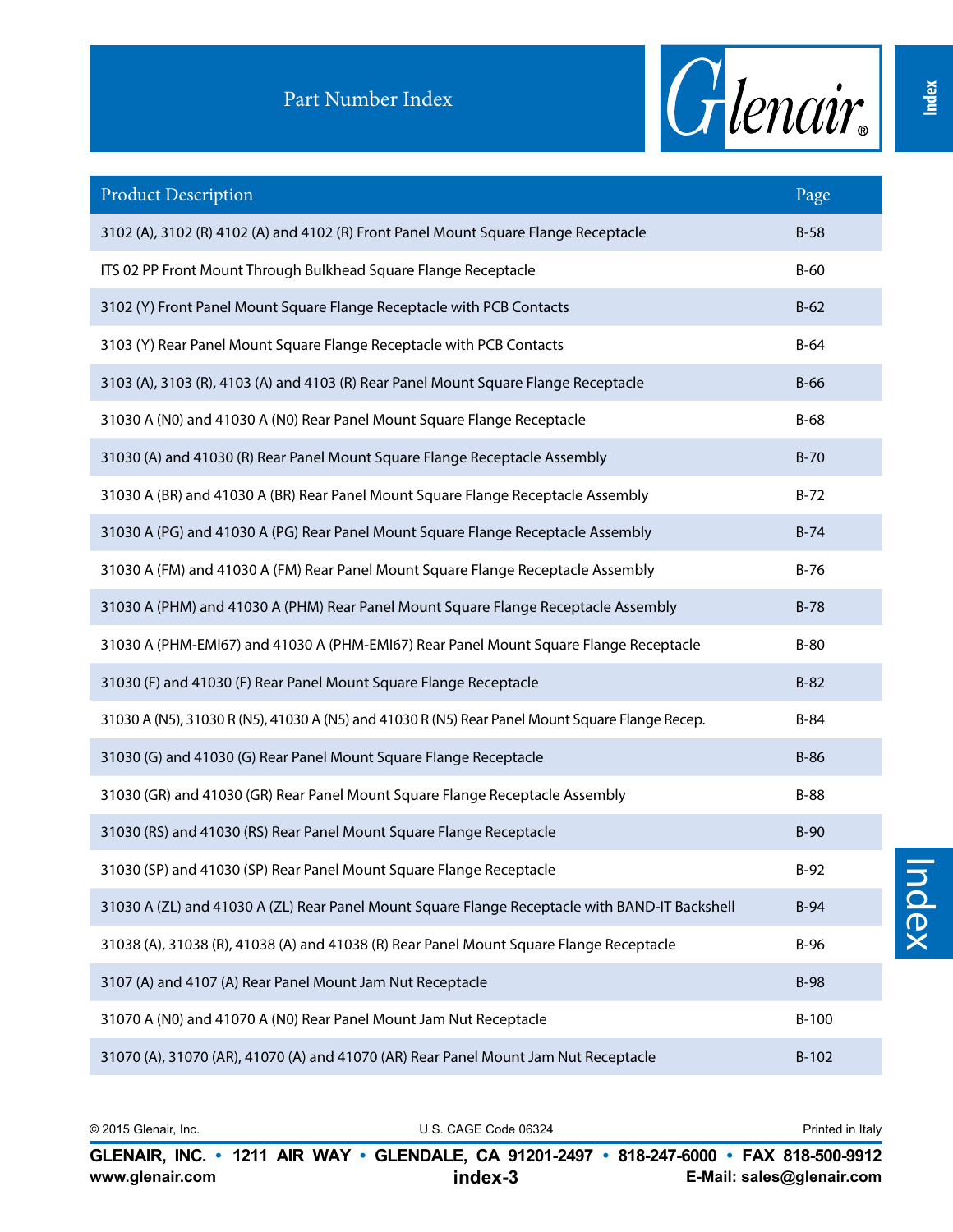

| <b>Product Description</b>                                                                 | Page    |
|--------------------------------------------------------------------------------------------|---------|
| 31070 (GR) and 41070 (GR) Rear Panel Mount Jam Nut Receptacle                              | $B-104$ |
| 31078 (A), 31078 (R), 41078 (A) and 41078 (R) Rear Panel Mount Jam Nut Receptacle          | B-106   |
| 3106 A (N0) and 4106 A (N0) Straight Cylindrical Plug Connector                            | B-108   |
| 3106 (A), 3106 (R), 4106 (A) and 4106 (R) Straight Cylindrical Plug Assembly               | B-110   |
| 3106 A (BR) and 4106 A (BR) Straight Cylindrical Plug Assembly                             | $B-112$ |
| 3106 A (PG) and 4106 A (PG) Straight Cylindrical Plug Assembly                             | $B-114$ |
| 3106 A (FM) and 4106 A (FM) Straight Cylinder Plug Assembly                                | B-116   |
| 3106 A (PHM) and 4106 A (PHM) Straight Cylindrical Plug Assembly                           | $B-118$ |
| 3106 A (PHM-EMI67) and 4106 A (PHM-EMI67) Straight Cylindrical Plug Assembly               | $B-120$ |
| 3106 (F) and 4106 (F) Straight Cylindrical Plug Assembly                                   | $B-122$ |
| 3106 A (N5), 3106 R (N5), 4106 A (N5) and 4106 R (N5) Straight Cylindrical Plug            | $B-124$ |
| 3106 (G) and 4106 (G) Straight Cylindrical Plug Assembly                                   | $B-126$ |
| 3106 (GR) and 4106 (GR) Straight Cylindrical Plug Assembly                                 | $B-128$ |
| 3106 (RS) and 4106 (RS) Straight Cylindrical Plug Assembly                                 | B-130   |
| 3106 (SP), G 3106 (SP), 4106 (SP) and G 4106 (SP) Straight Cylindrical Plug Assembly       | $B-132$ |
| 3106 KG Straight Cylindrical Plug Assembly with Kellem Grip Backshell                      | B-134   |
| 3106 A (ZL) and 4106 A (ZL) Straight Cylindrical Plug Assembly                             | B-136   |
| 31045 (A), 31045 (R), 41045 (A) and 41045 (R) Cylindrical Plug Assembly with 45° Backshell | B-138   |
| 3108 (A), 3108 (R), 4108 (A) and 4108 (R) Cylindrical Plug Assembly with 90° Backshell     | $B-140$ |
| 3108 A (BR) and 4108 A (BR) Cylindrical Plug Assembly with 90° Backshell                   | $B-142$ |
| 3108 A (PG) and 4108 A (PG) Cylindrical Plug Assembly with 90° Backshell                   | $B-144$ |
| 3108 A (FM) and 4108 A (FM) Cylindrical Plug Assembly with 90° Backshell                   | $B-146$ |
| 3108 A (PHM) and 4108 A (PHM) Cylindrical Plug Assembly with 90° Backshell                 | $B-148$ |

© 2015 Glenair, Inc. U.S. CAGE Code 06324 Printed in Italy © 2015 Glenair, Inc. U.S. CAGE Code 06324 Printed in Italy

**www.glenair.com E-Mail: sales@glenair.com www.glenair.com E-Mail: sales@glenair.com index-4 index-5 GLENAIR, INC. • 1211 AIR WAY • GLENDALE, CA 91201-2497 • 818-247-6000 • FAX 818-500-9912 GLENAIR, INC. • 1211 AIR WAY • GLENDALE, CA 91201-2497 • 818-247-6000 • FAX 818-500-9912**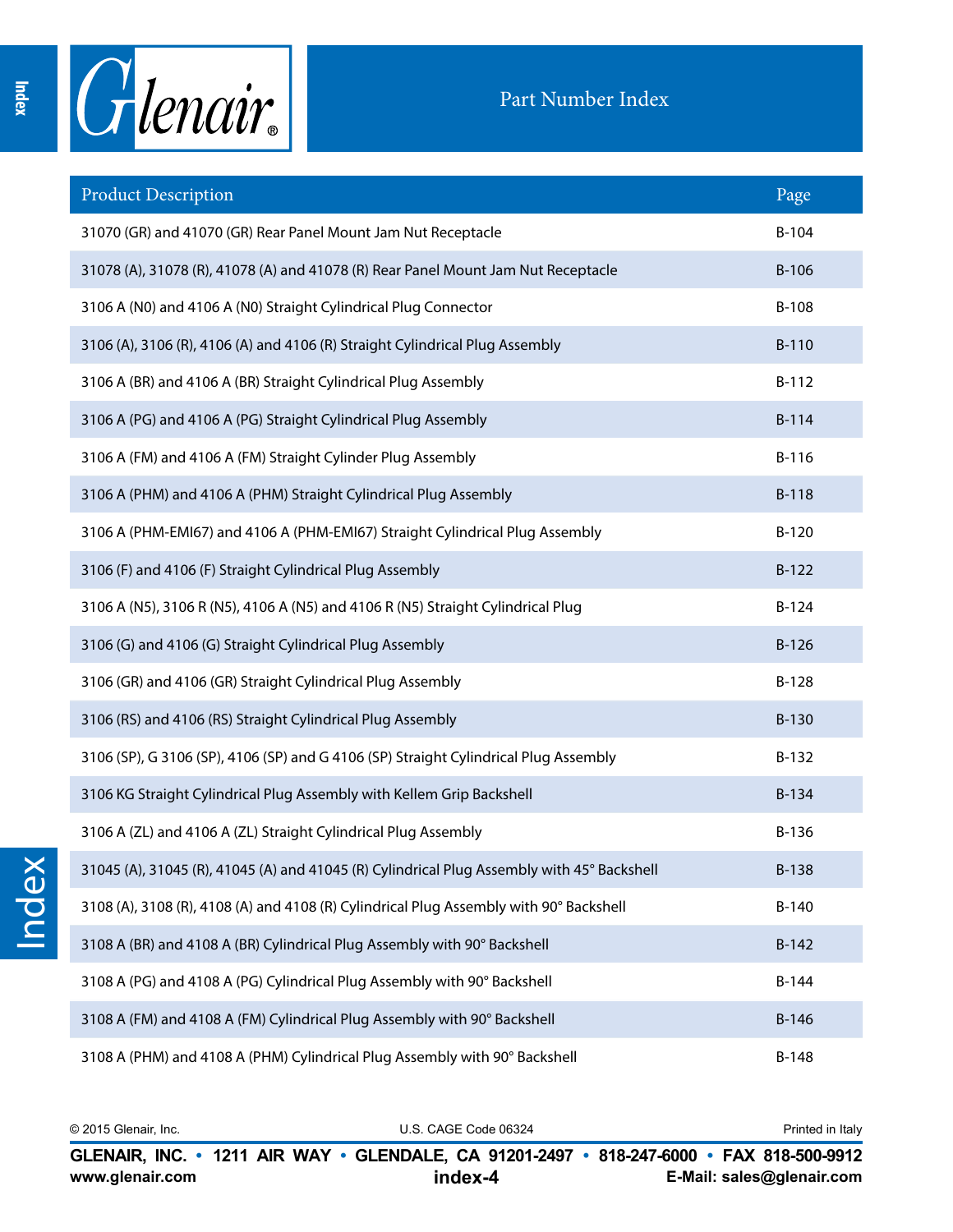

| <b>Product Description</b>                                                                | Page             |
|-------------------------------------------------------------------------------------------|------------------|
| 3108 (F) and 4108 (F) Cylindrical Plug Assembly with 90° Backshell                        | B-150            |
| 3108 A (N5), 3108 R (N5), 4108 A (N5) and 4108 R (N5) Cylindrical Plug with 90° Backshell | $B-152$          |
| 3108 (GR) and 4108 (GR) Cylindrical Plug Assembly with 90° Backshell                      | $B-154$          |
| 3108 (GS) and 4108 (GS) Cylindrical Plug Assembly with 90° Backshell                      | B-156            |
| 3108 (SP), G 3108 (SP), 4108 (SP) and G 4108 (SP) Cylindrical Plug with 90° Backshell     | B-158            |
| 3108 A (ZL) and 4108 A (ZL) Cylindrical Plug Assembly with 90° BAND-IT Backshell          | B-160            |
| 3126 (A), 3126 (R), 4126 (A) and 4126 (R) Square Flange Panel Mount Plug                  | $B-162$          |
| Series ITS-RG Rubber Coated Reverse Bayonet Connectors                                    | $\mathsf{C}$     |
| Glenair Series ITS-RG Product Line Overview                                               | $C-1$            |
| Series ITS-RG How To Order Part Number Breakdown                                          | $C-2$            |
| 4100 (RG) and 4100 (RRG) Front Panel Mount Square Flange Receptacle                       | $C-3$            |
| 4100 RG (D1) and 4100 RRG (D1) Front Panel Mount Square Flange Receptacle                 | $C-5$            |
| 4101 (RG) and 4101 (RRG) Cylindrical In-Line Receptacle Assembly                          | $C-7$            |
| 4101 RG (D1) and 4101 RRG (D1) Cylindrical In-Line Receptacle Assembly                    | $C-9$            |
| 4102 (AFS) 4102 (RFS) Front Panel Square Flange Receptacle                                | $C-11$           |
| 4103 (A) and 4103 (R) Rear Panel Mount Square Flange Receptacle                           | $C-12$           |
| 41030 (RG) and 41030 (RRG) Rear Panel Mount Square Flange Receptacle                      | $C-13$           |
| 4106 (AGG) and 4106 (RGG) Straight Plug Connector with Rubber Coated Coupling Nut         | $C-15$           |
| 4106 (RG) and 4106 (RRG) Straight Cylindrical Plug Connector                              | $C-17$           |
| 4106 (RGP) and 4106 (RRGP) Straight Cylindrical Plug Connector                            | $C-19$           |
| 4106 (RGBF) and 4106 (RRGBF) Straight Cylindrical Plug Connector                          | $C-21$           |
| 4106 RG (D1) and 4106 RRG (D1) Straight Plug Assembly                                     | $C-23$           |
| 3108 (AGG) and 4108 (RGG) 90° Plug Connector with Rubber Coated Coupling Nut              | $C-25$           |
| 4108 (RG) 4108 (RRG) 90° Cylindrical Plug Connector                                       | $C-27$           |
| U.S. CAGE Code 06324<br>© 2015 Glenair, Inc.                                              | Printed in Italy |

**www.glenair.com E-Mail: sales@glenair.com www.glenair.com E-Mail: sales@glenair.com GLENAIR, INC. • 1211 AIR WAY • GLENDALE, CA 91201-2497 • 818-247-6000 • FAX 818-500-9912 GLENAIR, INC. • 1211 AIR WAY • GLENDALE, CA 91201-2497 • 818-247-6000 • FAX 818-500-9912** www.glenair.com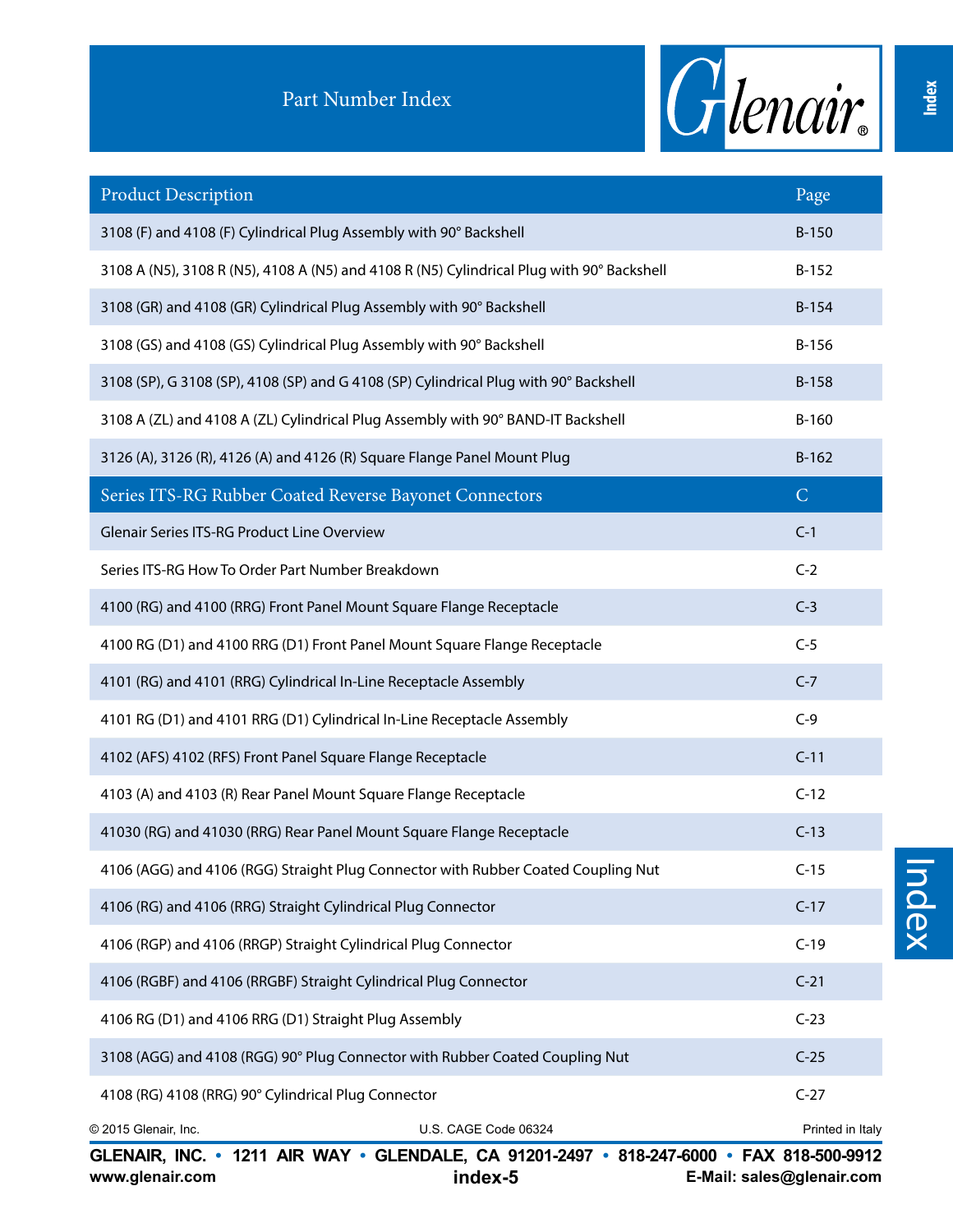

| <b>Product Description</b>                                                                  | Page      |
|---------------------------------------------------------------------------------------------|-----------|
| 4108 (RGP) and 4108 (RRGP) 90° Cylindrical Plug Connector                                   | $C-29$    |
| 4108 RG (D1) and 4108 RRG (D1) 90° Cylindrical Plug Assembly                                | $C-31$    |
| Backshells and Accessories for Series ITS and ITS-RG Connectors                             | D         |
| Glenair Backshells and Accessories for Series ITS and ITS-RG: Product Line Overview         | $D-1$     |
| IT 101393-XX3 Extender Backshell for Plug Connectors                                        | $D-2$     |
| IT 37267-XXBRXX BR Adapter for Termination of UNI4883 Rubber Conduit                        | $D-4$     |
| IT 3057-XXA General Duty Cable Clamp for Jacketed or Multipolar Cable or Wires              | $D-6$     |
| IT 3057-XXC Waterproof Cable Clamp for Jacketed Wires Protected by Tubing                   | $D-8$     |
| IT 3420-XX (Class A) and IT 3420-XXA (Class C) Neoprene Sleeve for Protection and Reduction | $D-10$    |
| ITB-02T-XX Receptacle Cover Cap with Stainless Steel Chain                                  | $D-12$    |
| ITB 02TF-XX Receptacle Connector Cap with Stainless Steel Wire Rope                         | $D-14$    |
| ITB 02KA-XX Receptacle Connector Cap with Polyamide Black Rope                              | $D-16$    |
| ITB 06T-XX Plug Connector Cap with Stainless Steel Chain                                    | $D-18$    |
| ITB 06TF-XX Plug Connector Cap with Stainless Steel Wire Rope                               | $D-20$    |
| ITB 06KC-XX Plug Connector Cap with Polyamide Black Rope                                    | $D-22$    |
| ITB-07T-XX Jam Nut Connector Cap with Stainless Steel Chain                                 | $D-24$    |
| ITB 07TF-XX Jam Nut Connector Cap with Stainless Steel Wire Rope                            | $D-26$    |
| IT 90376-XX (R) Plug Connector Protective Plastic Dust Cap                                  | $D-28$    |
| ITS 05-XX Dummy Plug Stowage Receptacle                                                     | $D-30$    |
| IT 40450-XX and IT 40450-XX (S) Connector Mounting Gaskets for Front Mounted Square Flange  | $D-32$    |
| IT 40460-XX and IT 40460-XX (S) Connector Mounting Gaskets for Rear Mounted Square Flange   | $D-33$    |
| Contacts and Assembly Tools for Series ITS and ITS-RG Connectors                            | ${\bf E}$ |
| Glenair Contacts and Assembly Tools for Series ITS and ITS-RG                               | $E-1$     |

Index

© 2015 Glenair, Inc. U.S. CAGE Code 06324 Printed in Italy © 2015 Glenair, Inc. U.S. CAGE Code 06324 Printed in Italy

**www.glenair.com E-Mail: sales@glenair.com www.glenair.com E-Mail: sales@glenair.com index-6 index-7 GLENAIR, INC. • 1211 AIR WAY • GLENDALE, CA 91201-2497 • 818-247-6000 • FAX 818-500-9912 GLENAIR, INC. • 1211 AIR WAY • GLENDALE, CA 91201-2497 • 818-247-6000 • FAX 818-500-9912**